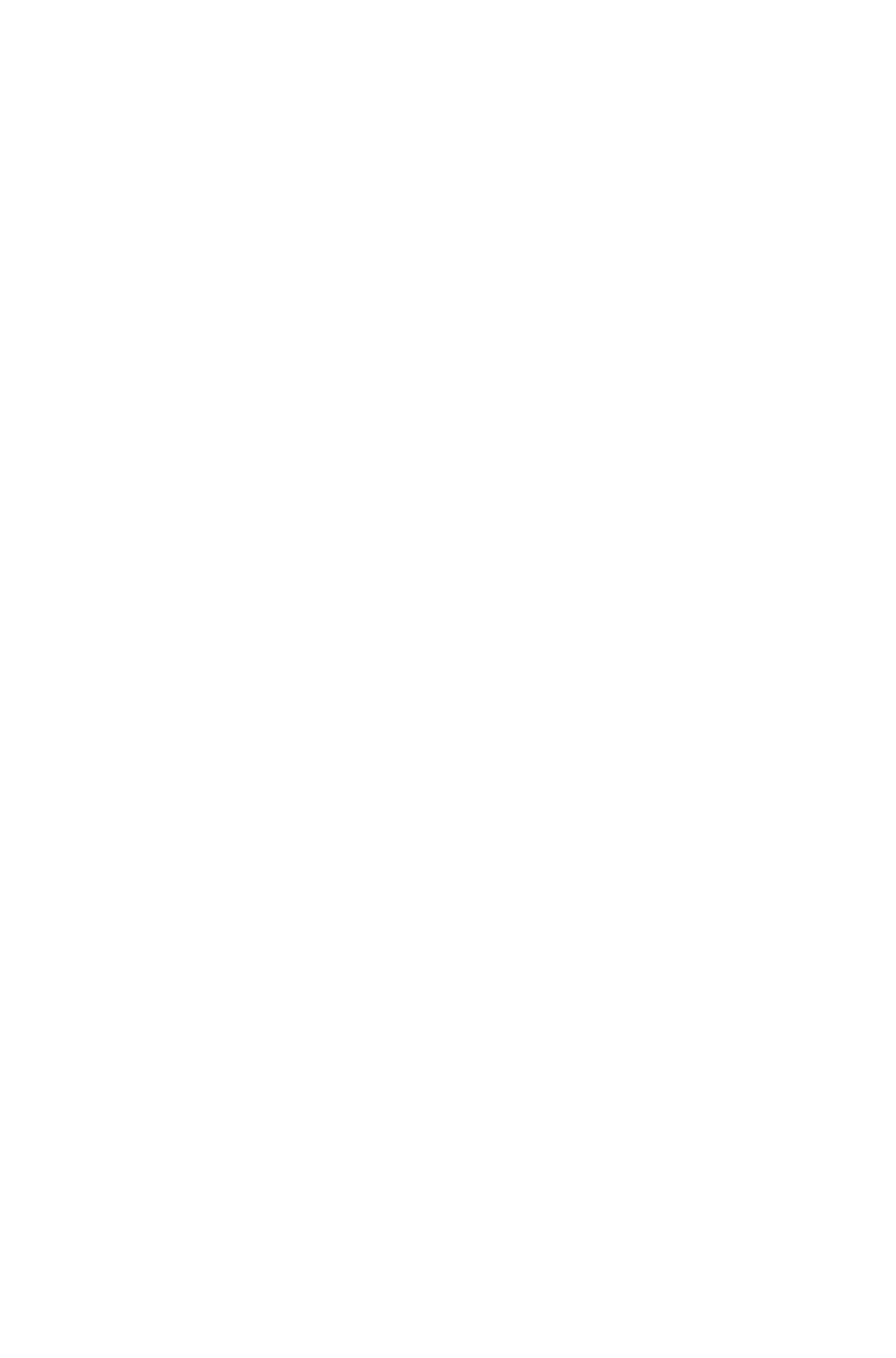Recall that  $n+1$  is a conformal mapping from the union of interstices bounded by circles  $H_{n+1}$  to the union of interstices bounded by circles of  $H_{n+1}$ . We let  $G_n$   $n+1$  on the of  $H_{n+1}$  to the union of interstices bounded by circles of  $H_{n+1}$ . We let  $G_n$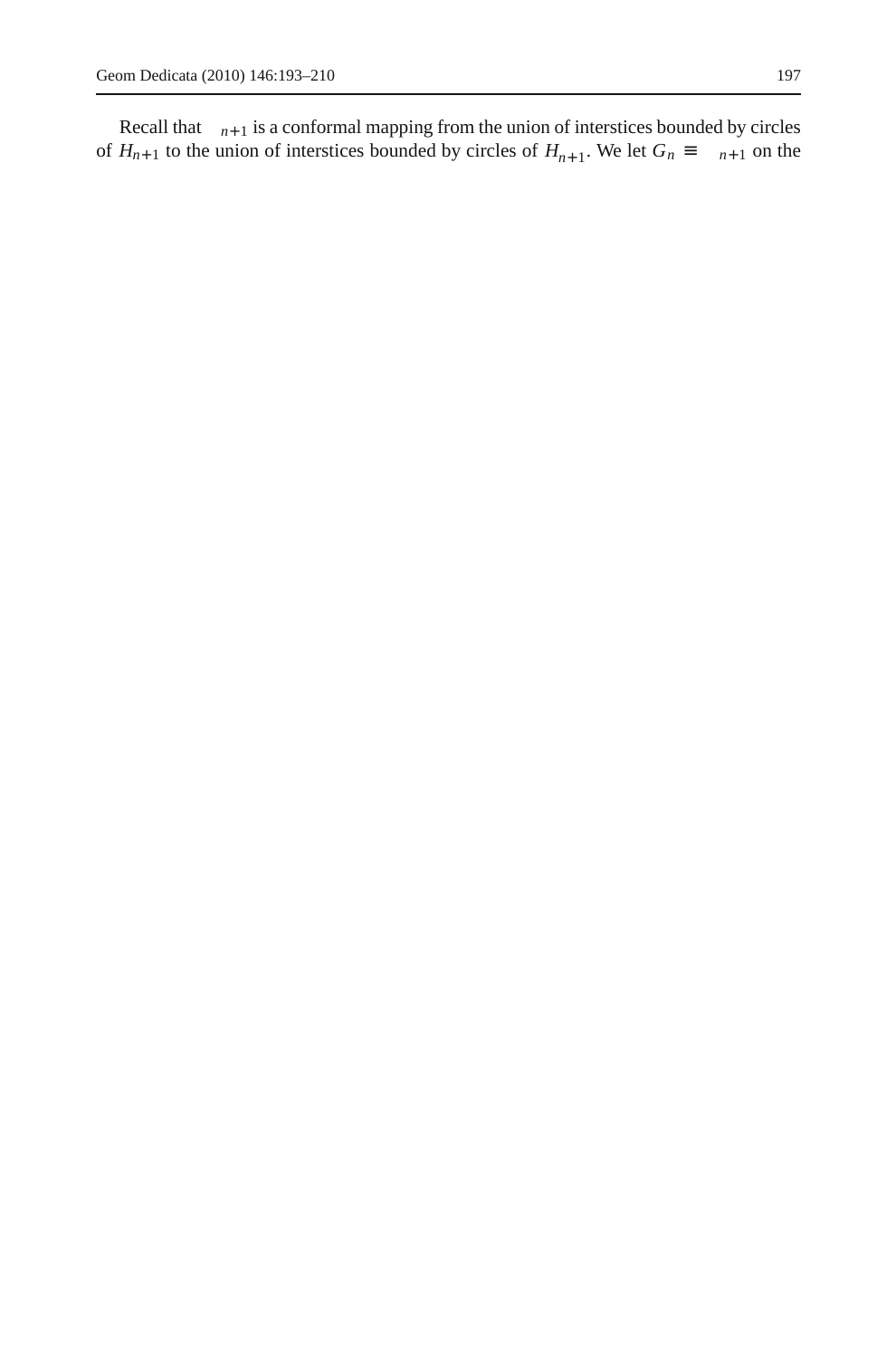Denote by  $_0 = \{ |z| = 3/(2n) \}$ . The smallest and largest circles mutually tangent to  $M_n(c_0)$  and  $M_n(c_0)$  have radii

$$
\frac{1}{\sqrt{2}}
$$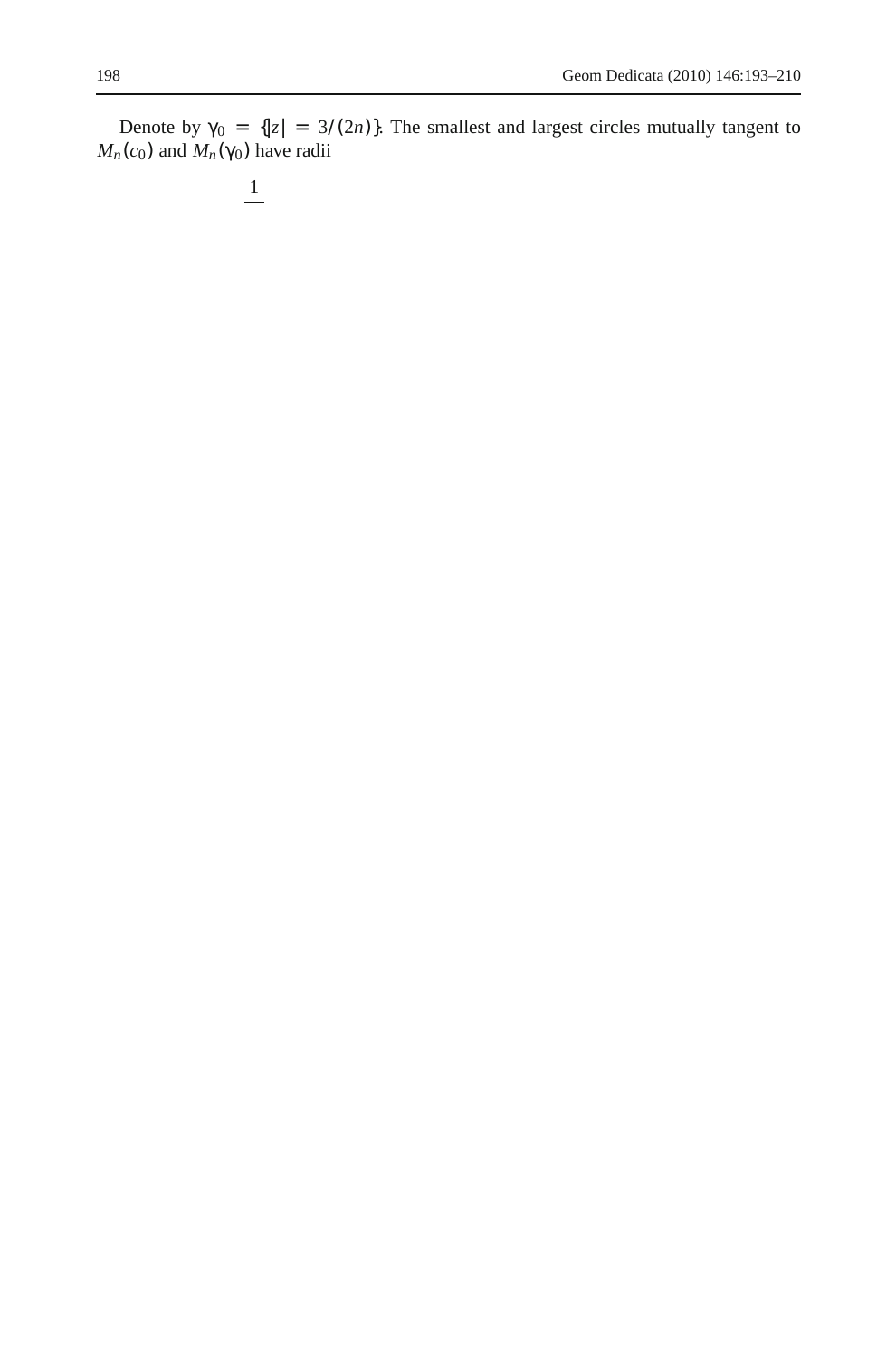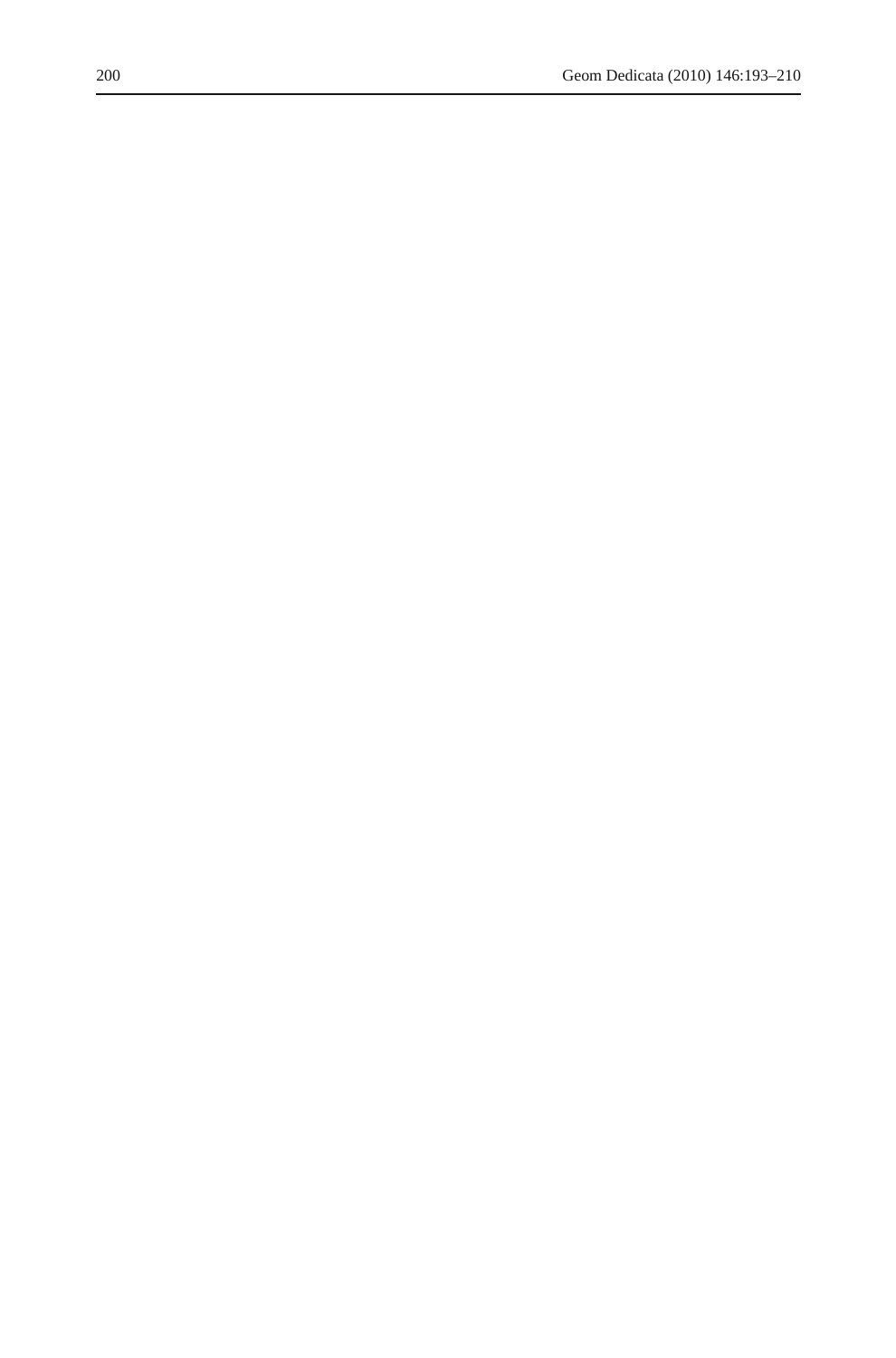Let us write  $G_n = K_n$   $F_n$ : *P W*, where  $F_n$ : *P P* is the quasiconformal mapping with Beltrami differential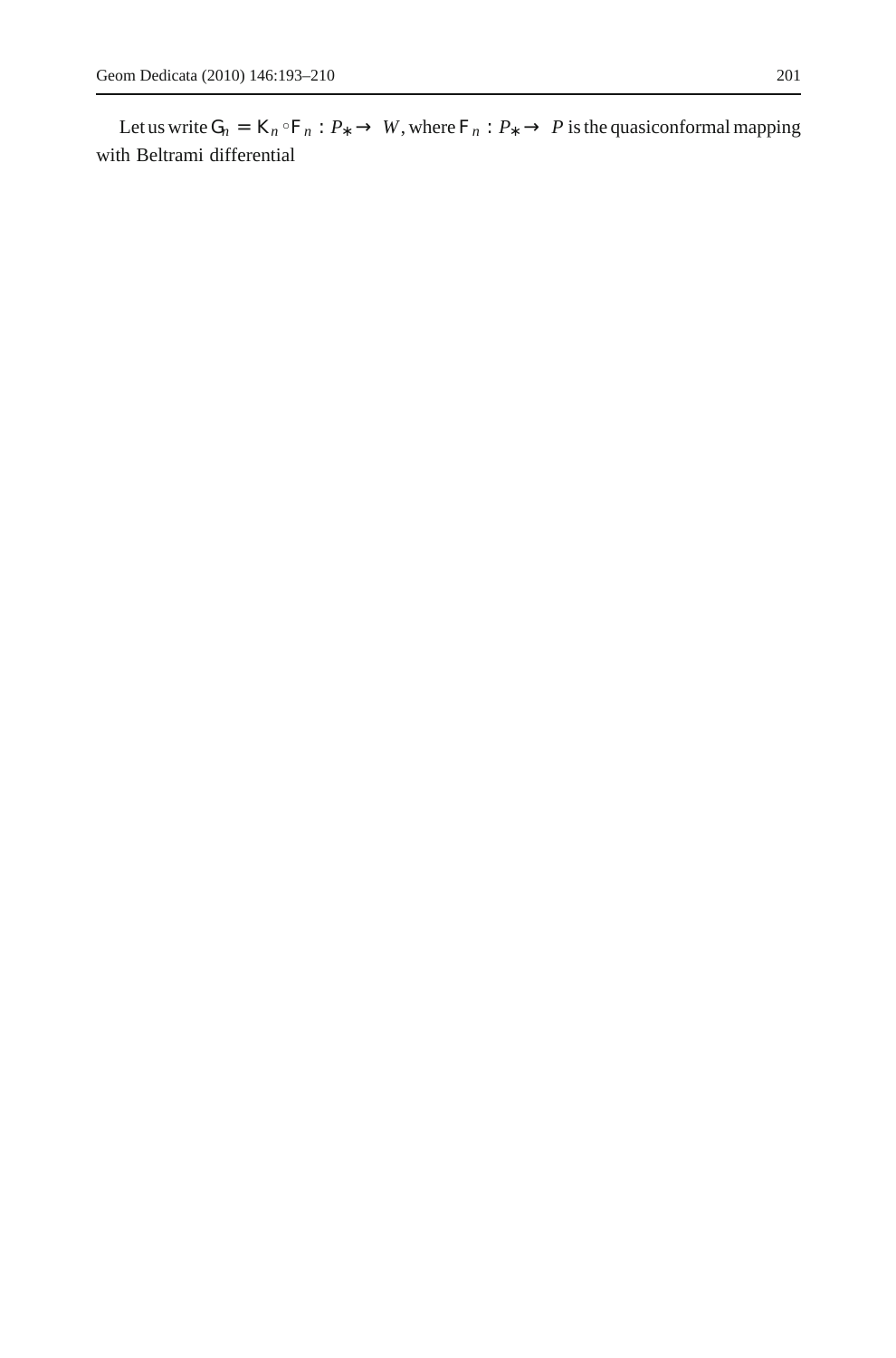## **5 Proof of the lemmas**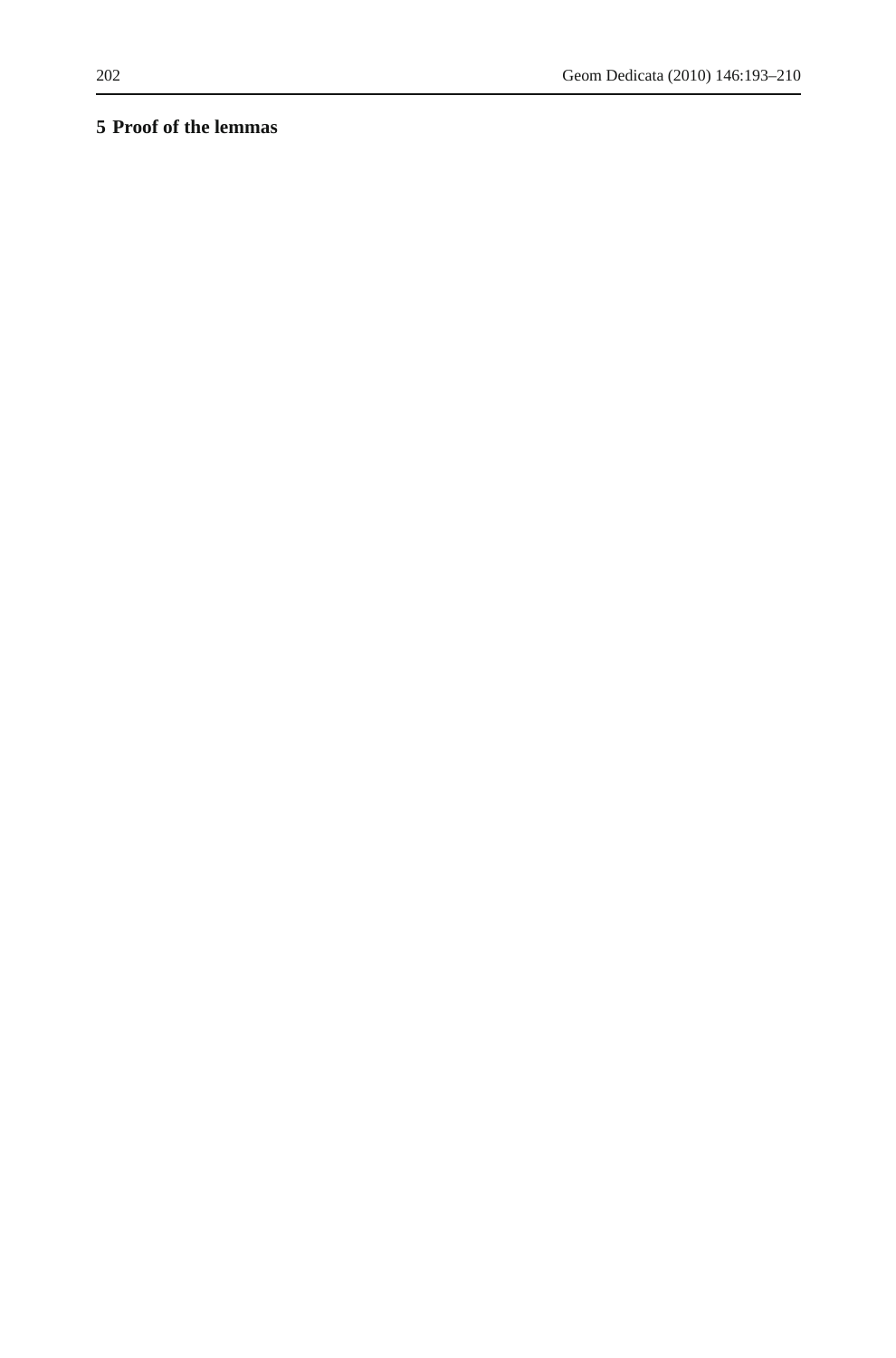$M_{D,j}|_{I_{D,j}} =$   $n+1|_{I_{D,j}}$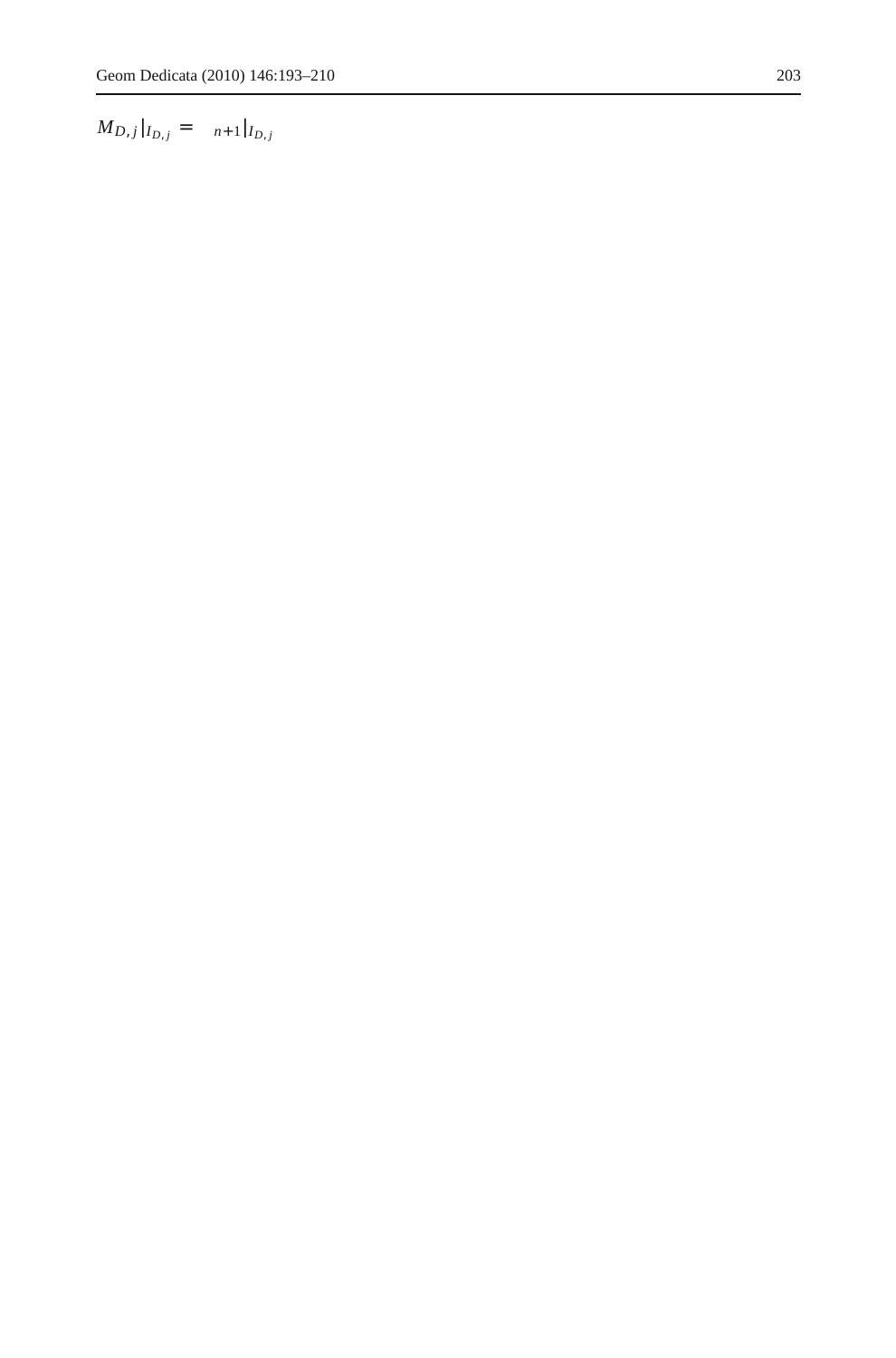and  $-$  are the conformal homeomorphisms. The quasiconformal homeomorphism where  $\overline{F}_n$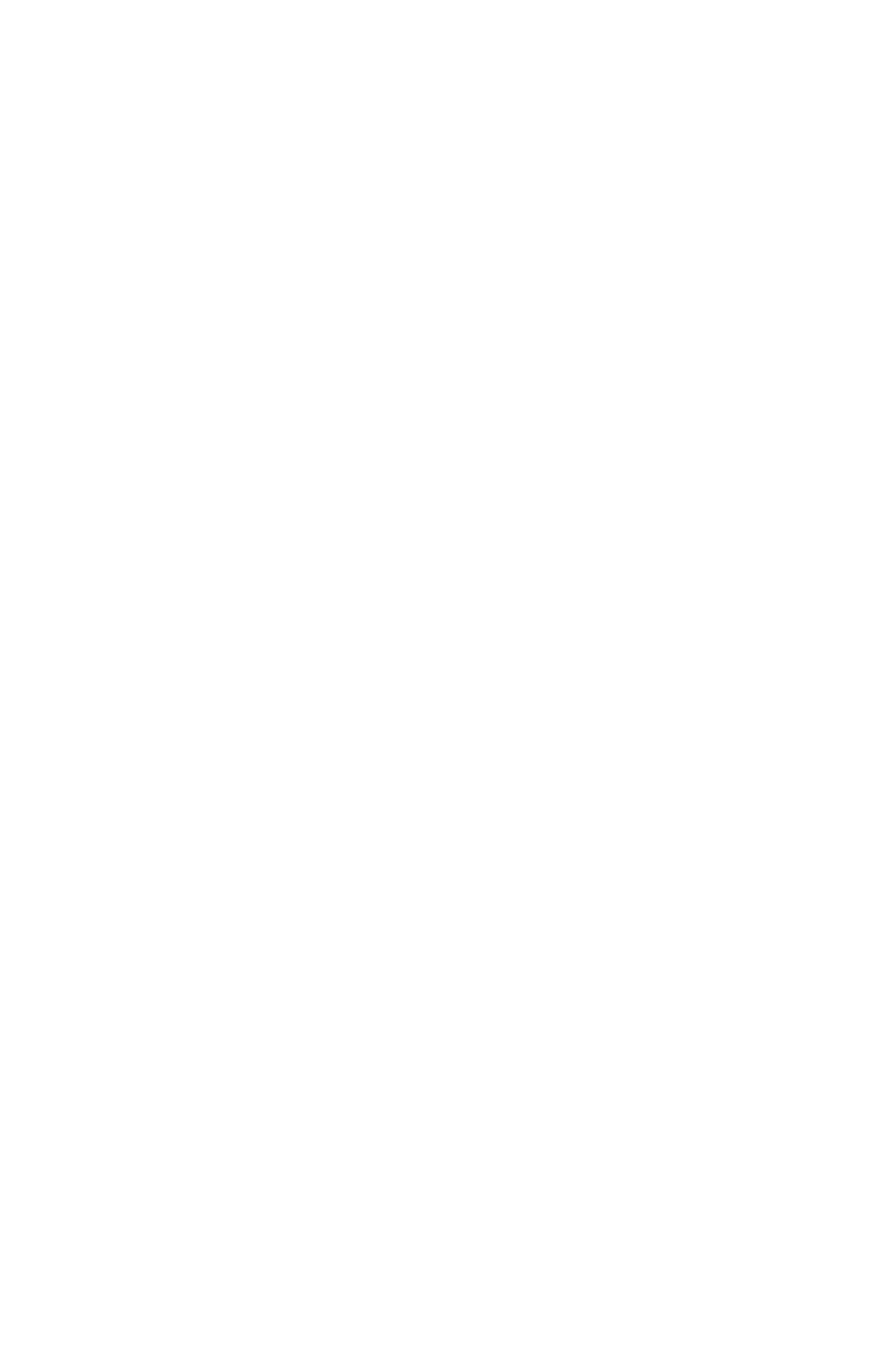where  $K(x + iy)$  is the maximal dilatation of  $F$ , and  $J(x + iy)$  is the Jacobi of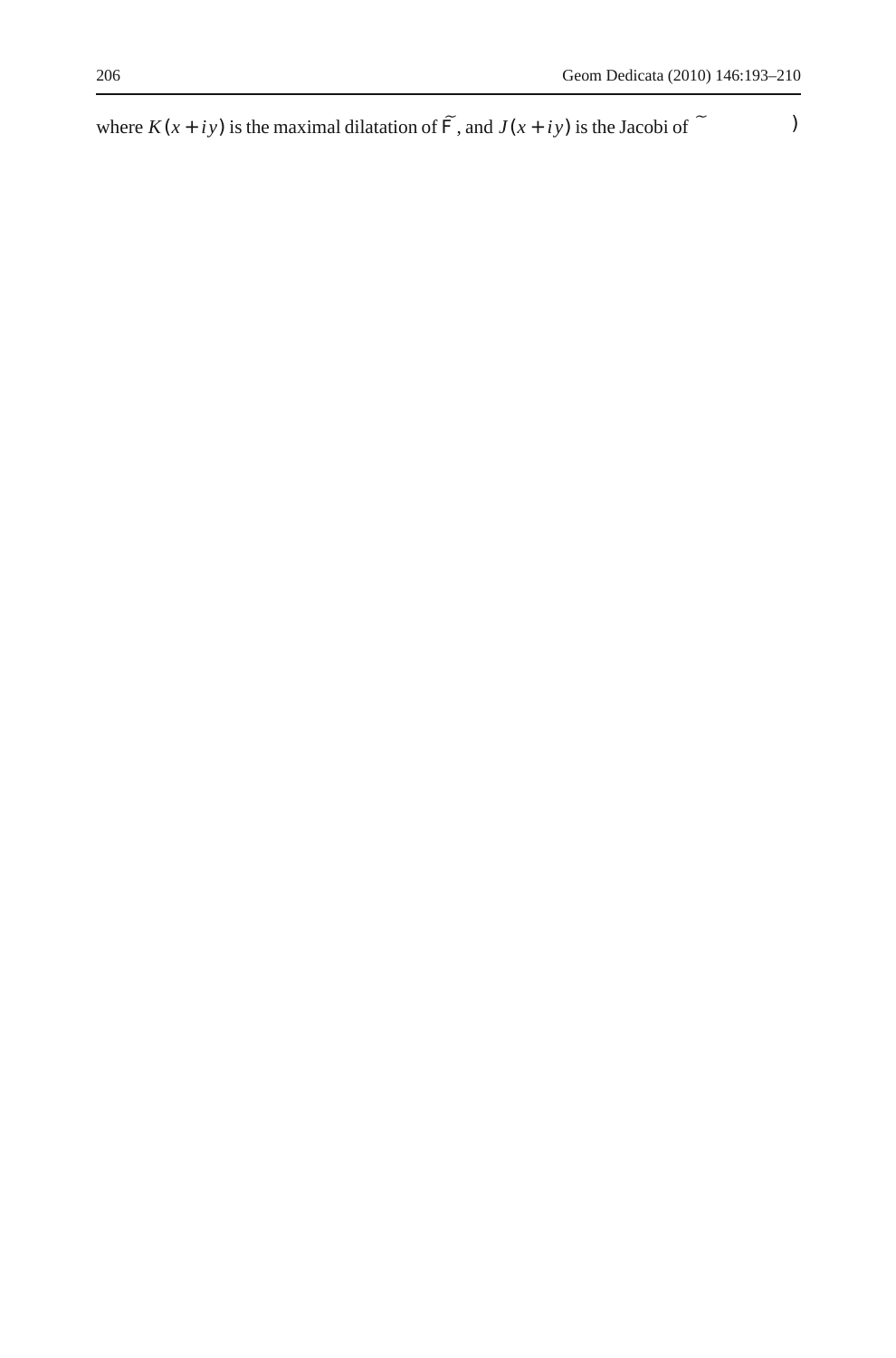From the Schwarz inequality we get

$$
\left| 1 + 2 2 \right|^2
$$
  
 
$$
\left| 1 + 2 1 \right|^2 \cdot \int_0^1 \int_0^1 K(x + t(\sqrt{1 + 2}) t) dt dx \cdot \int_0^1 \int_0^1
$$